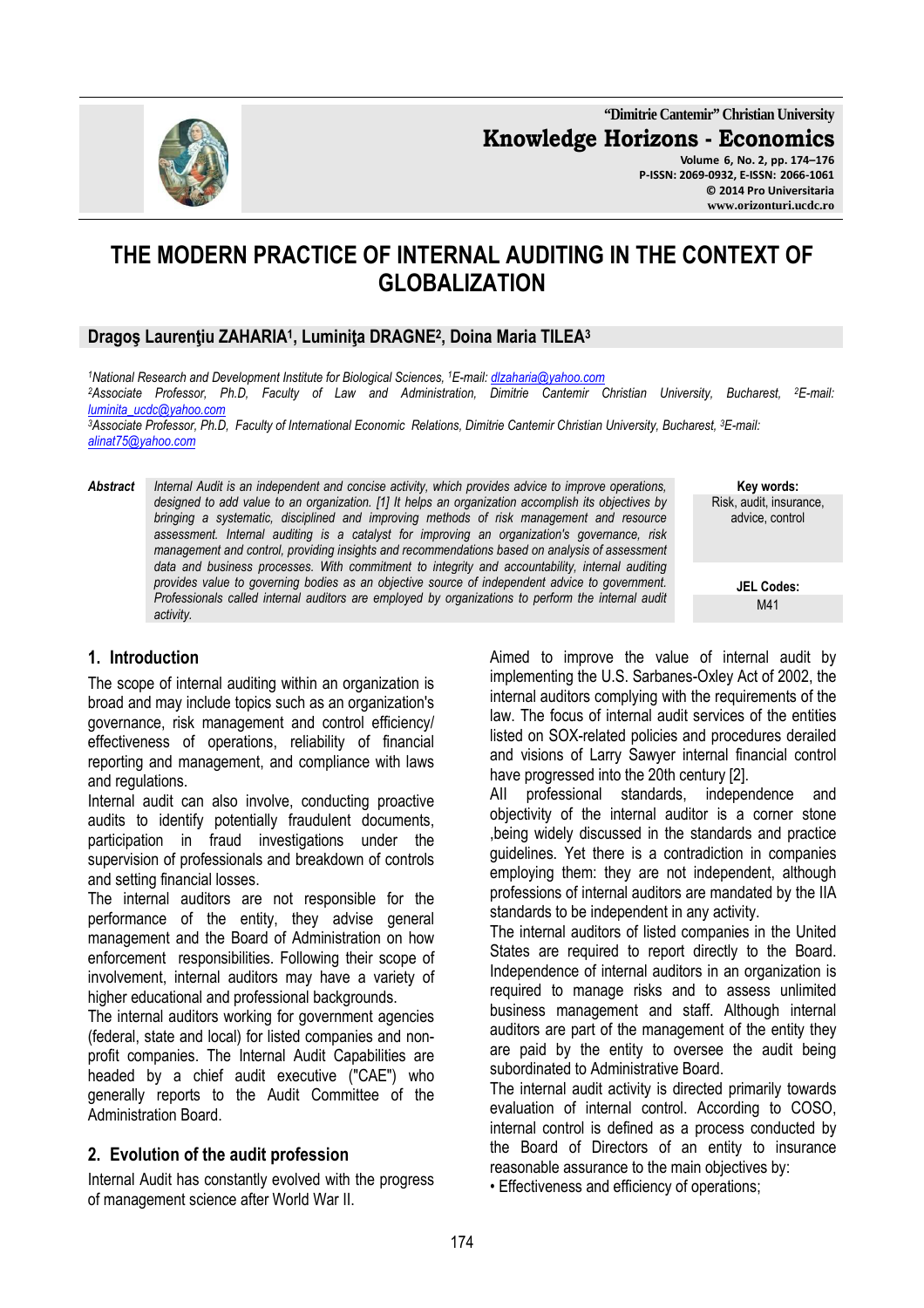- Reliability of financial reporting and management;
- Compliance with laws and accounting regulations;
- Protection of assets.

Management is responsible for the implementation of internal control standards, including five critical components:

- control environment
- risk assessment
- control activities focused on risk
- information and communication;
- and monitoring.

The internal auditors perform audits to assess whether the five key components are present and functioning effectively, and if not, make recommendations for improvement. Professional standards define internal audit function to assess the effectiveness of risk management activities of the organization. Risk management is the process by which an organization identifies, analyzes, responds, gather information and monitor strategic risks that could have an actual or potential impact the organization's ability to achieve its mission and objectives.

Under the COSO ERM strategy seeks to detect risk organization reporting operation and fulfillment of objectives. All were associated strategic business risks, negative results and results of internal and external events that inhibit the organization's ability to achieve its objectives. Management evaluates the risk in planning as part of the normal course of business activities in the areas:

- strategic planning;
- marketing planning;
- capital planning;
- budget planning;
- plan coverage payment and incentive structure;
- planning structures credit / lending practices;
- planning of mergers and acquisitions;
- planning of strategic partnerships;
- planning legislative changes;
- planning conducting business abroad, etc.

The internal auditors can evaluate each of these activities or focus on the overall process used to manage risks across entities. For example, internal auditors can advise management regarding forwardlooking reports, Council operational measures to help identify emerging risks and internal auditors can assess and report if request other stakeholders.

In large organizations, major strategic initiatives are implemented to achieve the objectives and unitary changes. As a member of senior management, audit executive (CAE) can participate in status updates on these major initiatives. This puts CAE in a position to report many of the major risks of the organization to deal with the Audit Committee or to ensure effective management reporting for this purpose.

The internal auditors can help companies establish and maintain risk management processes. They also play an important role in helping companies to perform a risk assessment from the top down. In these two areas, internal auditors are usually part of the risk assessment team in an advisory role.

Internal audit was last conducted primarily through participation in meetings and discussions with Board members. Internal audit is considered one of the "four pillars" of corporate governance, the other pillars being the Board, management and the external auditor.

Internal Audit helps the Audit Committee in fulfilling its responsibilities effectively by the Council of Directors. This may include reporting critical issues of management control, suggesting questions or issues to the Audit Committee regarding meeting agendas and cooperation with the external auditor and general management. During the last years, the audit supported a formal assessment of corporate governance, especially in the Supervisory Board Risk and fraud entity.

Based on a risk assessment in an organization, internal auditors, general management and supervisory board determine where to focus internal audit efforts. This focuses on prioritizing part of the annual planning / multi-annual audit. The audit plan is usually proposed by CAE for the review and approval of the audit committee or board of directors. Internal audit is generally conducted as one or more discrete tasks. A typical internal audit assignment involves the following steps:

• establish and communicate the purpose and objectives of the audit for proper management;

• develop an understanding of the business area under review. This includes objectives, measurements, and key transaction types, also involves review of documents and interviews, flowcharts and narratives can be created if necessary;

• describe the main risks facing the business activities in the scope of the audit;

• identify management practices of the five components of the control used to ensure each key risk, control and monitor accordingly;

• develop and execute a risk-based sampling and testing approach to determine whether the most important controls operate as destination management;

• report problems and challenges identified and negotiate action plans with management.

Audit varies depending on the complexity of the activity being audited and internal audit resources available.

Internal auditors issue usually at the end of each audit reports summarizing their findings, recommendations, and any responses or action plans from management. An audit report may have an executive summary, which includes specific issues or findings identified related